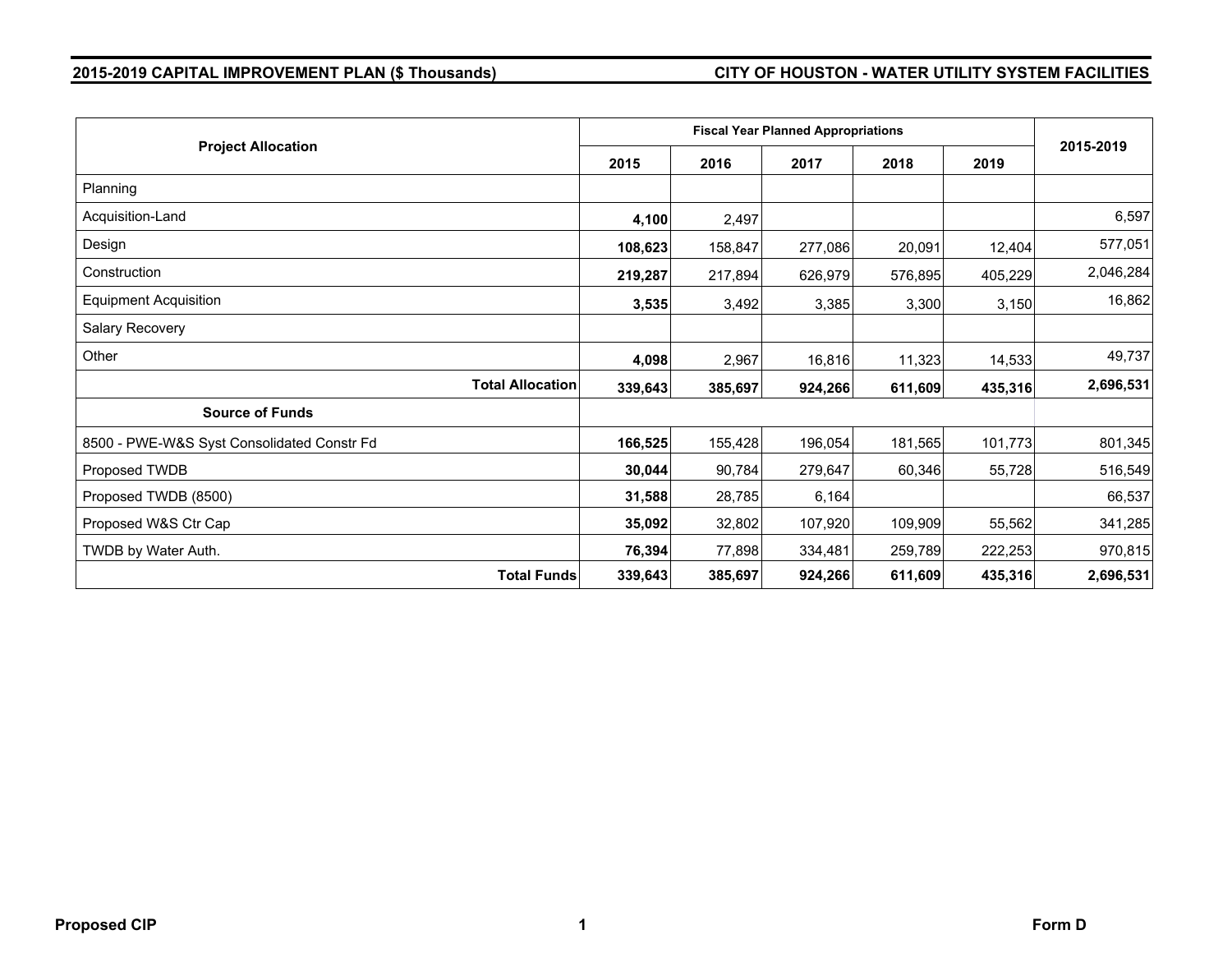| CIP No.  | Project                                    |      | <b>Fiscal Year Planned Appropriations</b> |        |         |         |           |           |  |
|----------|--------------------------------------------|------|-------------------------------------------|--------|---------|---------|-----------|-----------|--|
|          |                                            | 2015 | 2016                                      | 2017   | 2018    | 2019    | 2015-2019 |           |  |
| S-000012 | <b>Southeast Water Purification Plant</b>  |      |                                           |        |         |         |           |           |  |
|          | 8500 - PWE-W&S Syst Consolidated Constr Fd |      | 1,035                                     | 4,756  | 594     | 10,428  | 860       | 17,673    |  |
|          | <b>Project Total</b>                       |      | 1,035                                     | 4,756  | 594     | 10,428  | 860       | 17,673    |  |
| S-000019 | <b>Emergency Needs for Water Utility</b>   |      |                                           |        |         |         |           |           |  |
|          | 8500 - PWE-W&S Syst Consolidated Constr Fd |      | 500                                       | 500    | 1,000   | 1,000   | 1,000     | 4,000     |  |
|          | <b>Project Total</b>                       |      | 500                                       | 500    | 1,000   | 1,000   | 1,000     | 4,000     |  |
| S-000020 | <b>Miscellaneous Water Needs</b>           |      |                                           |        |         |         |           |           |  |
|          | 8500 - PWE-W&S Syst Consolidated Constr Fd |      | 1,190                                     | 240    | 740     | 740     | 740       | 3,650     |  |
|          | <b>Project Total</b>                       |      | 1,190                                     | 240    | 740     | 740     | 740       | 3,650     |  |
| S-000035 | Neighborhood Water Main Replacement        |      |                                           |        |         |         |           |           |  |
|          | 8500 - PWE-W&S Syst Consolidated Constr Fd |      | 5,940                                     | 10,420 | 28,537  | 30,402  | 36,086    | 111,385   |  |
|          | Proposed TWDB (8500)                       |      | 28,053                                    | 25,293 | 2,779   |         |           | 56,125    |  |
|          | <b>Project Total</b>                       |      | 33,993                                    | 35,713 | 31,316  | 30,402  | 36,086    | 167,510   |  |
| S-000056 | <b>East Water Purification Plant</b>       |      |                                           |        |         |         |           |           |  |
|          | 8500 - PWE-W&S Syst Consolidated Constr Fd |      | 16,500                                    | 29,727 | 22,353  |         |           | 68,580    |  |
|          | <b>Project Total</b>                       |      | 16,500                                    | 29,727 | 22,353  |         |           | 68,580    |  |
| S-000066 | <b>Northeast Water Purification Plant</b>  |      |                                           |        |         |         |           |           |  |
|          | 8500 - PWE-W&S Syst Consolidated Constr Fd |      | 21,512                                    | 11,012 | 14,545  | 32,608  | 9,750     | 89,427    |  |
|          | Proposed TWDB                              |      | 9,660                                     | 8,993  | 58,178  | 47,237  | 39,001    | 163,069   |  |
|          | Proposed W&S Ctr Cap                       |      | 23,049                                    | 17,736 | 74,686  | 75,332  | 50,067    | 240,870   |  |
|          | TWDB by Water Auth.                        |      | 49,605                                    | 46,176 | 298,746 | 242,560 | 200,270   | 837,357   |  |
|          | <b>Project Total</b>                       |      | 103,826                                   | 83,917 | 446,155 | 397,737 | 299,088   | 1,330,723 |  |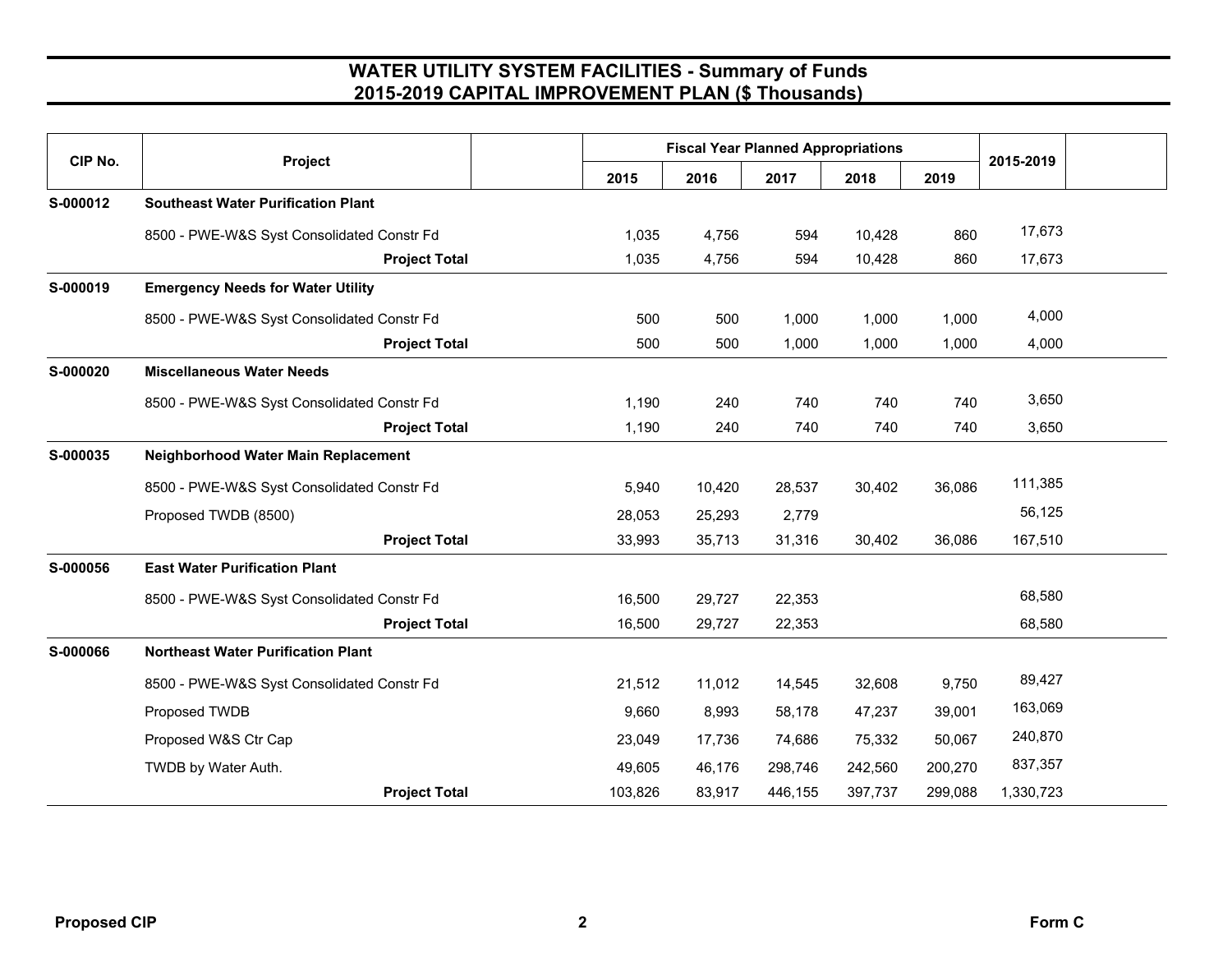| CIP No.         | Project                                       |       |        |         |       |        | 2015-2019 |  |
|-----------------|-----------------------------------------------|-------|--------|---------|-------|--------|-----------|--|
|                 |                                               | 2015  | 2016   | 2017    | 2018  | 2019   |           |  |
| S-000067        | Luce Bayou Inter-Basin Transfer               |       |        |         |       |        |           |  |
|                 | 8500 - PWE-W&S Syst Consolidated Constr Fd    |       |        | 17,483  |       |        | 17,483    |  |
|                 | Proposed TWDB                                 |       | 57,654 | 194,280 |       |        | 251,934   |  |
|                 | <b>Project Total</b>                          |       | 57,654 | 211,763 |       |        | 269,417   |  |
| S-000068        | <b>Coastal Water Authority (CWA) Projects</b> |       |        |         |       |        |           |  |
|                 | 8500 - PWE-W&S Syst Consolidated Constr Fd    | 2,198 |        |         |       |        | 2,198     |  |
|                 | <b>Project Total</b>                          | 2,198 |        |         |       |        | 2,198     |  |
| <b>S-0000NA</b> | <b>Water Contingencies</b>                    |       |        |         |       |        |           |  |
|                 | 8500 - PWE-W&S Syst Consolidated Constr Fd    | 500   | $-400$ | 106     | 414   | $-163$ | 457       |  |
|                 | <b>Project Total</b>                          | 500   | $-400$ | 106     | 414   | $-163$ | 457       |  |
| S-000100        | New / Replacement Ground Water Wells          |       |        |         |       |        |           |  |
|                 | 8500 - PWE-W&S Syst Consolidated Constr Fd    | 4,785 | 2,338  | 5,546   | 4,298 | 4,993  | 21,960    |  |
|                 | <b>Project Total</b>                          | 4,785 | 2,338  | 5,546   | 4,298 | 4,993  | 21,960    |  |
| S-000200        | <b>Water Well Renewal Program</b>             |       |        |         |       |        |           |  |
|                 | 8500 - PWE-W&S Syst Consolidated Constr Fd    | 3,510 | 4,152  | 3,625   | 4,288 | 3,745  | 19,320    |  |
|                 | <b>Project Total</b>                          | 3,510 | 4,152  | 3,625   | 4,288 | 3,745  | 19,320    |  |
| S-000500        | Water Improvements under M/N                  |       |        |         |       |        |           |  |
|                 | 8500 - PWE-W&S Syst Consolidated Constr Fd    |       | 2,367  | 14,210  | 8,409 | 12,196 | 37,182    |  |
|                 | <b>Project Total</b>                          |       | 2,367  | 14,210  | 8,409 | 12,196 | 37,182    |  |
| S-000521        | Water Main Replacement by Other Govt          |       |        |         |       |        |           |  |
|                 | 8500 - PWE-W&S Syst Consolidated Constr Fd    |       | 500    | 1,000   | 1,000 | 1,000  | 3,500     |  |
|                 | <b>Project Total</b>                          |       | 500    | 1,000   | 1,000 | 1,000  | 3,500     |  |
| S-000600        | <b>Water Storage Tank Rehabilitation</b>      |       |        |         |       |        |           |  |
|                 | 8500 - PWE-W&S Syst Consolidated Constr Fd    | 8,408 | 2,378  | 2,377   | 6,905 | 6,241  | 26,309    |  |
|                 | <b>Project Total</b>                          | 8,408 | 2,378  | 2,377   | 6,905 | 6,241  | 26,309    |  |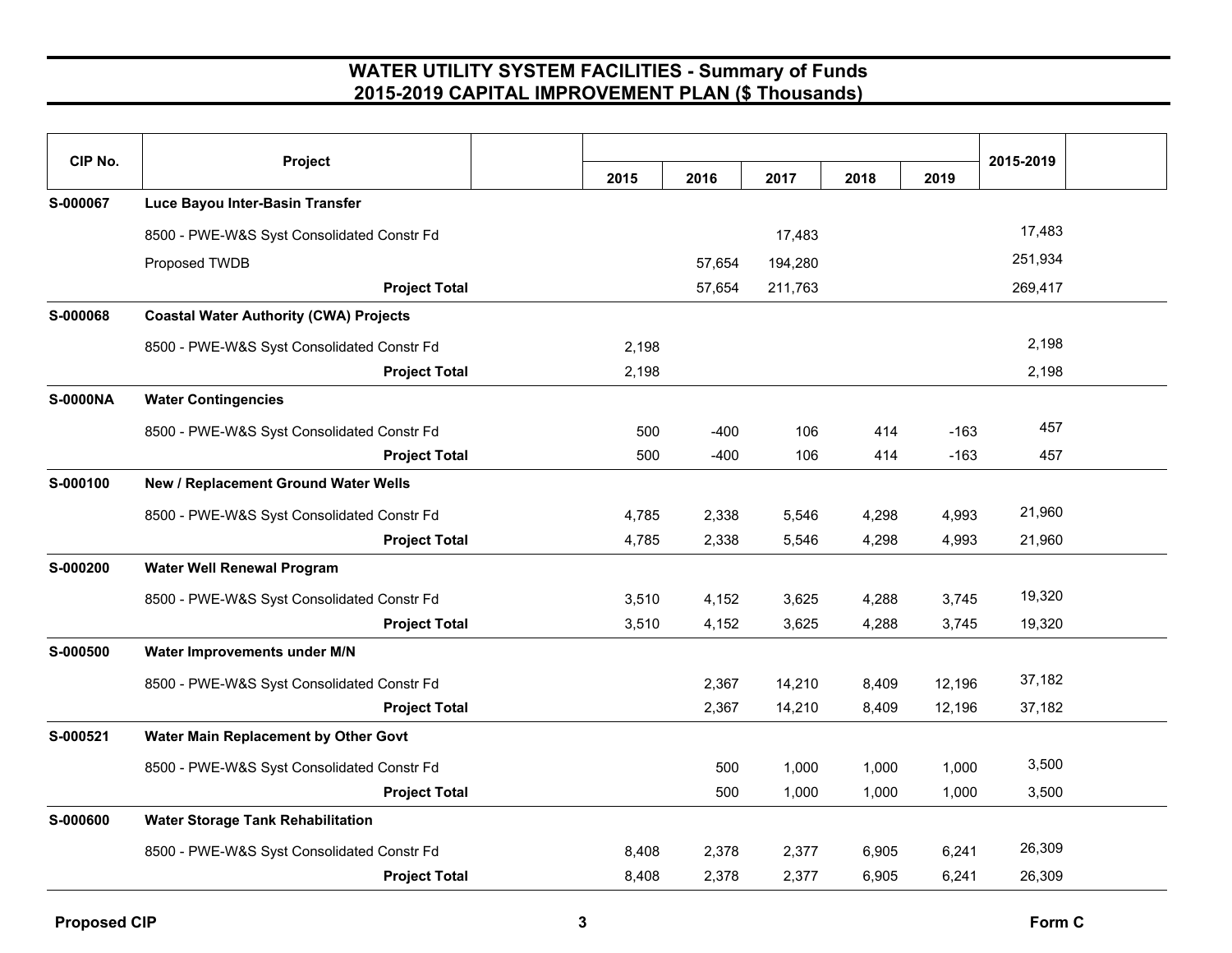| CIP No.    | Project                                        |         |         |         |        |        | 2015-2019 |  |
|------------|------------------------------------------------|---------|---------|---------|--------|--------|-----------|--|
|            |                                                | 2015    | 2016    | 2017    | 2018   | 2019   |           |  |
| S-000700-A | <b>Water Main Grid Extensions Program</b>      |         |         |         |        |        |           |  |
|            | 8500 - PWE-W&S Syst Consolidated Constr Fd     | 3,661   |         | 2,750   |        | 2,750  | 9,161     |  |
|            | <b>Project Total</b>                           | 3,661   |         | 2,750   |        | 2,750  | 9,161     |  |
| S-000701   | Lg Diameter Water Line Rehab                   |         |         |         |        |        |           |  |
|            | 8500 - PWE-W&S Syst Consolidated Constr Fd     | 6,406   | 10,338  | 10,904  | 8,065  | 7,228  | 42,941    |  |
|            | <b>Project Total</b>                           | 6,406   | 10,338  | 10,904  | 8,065  | 7,228  | 42,941    |  |
| S-000702   | Valve Replacement & Installation Program       |         |         |         |        |        |           |  |
|            | 8500 - PWE-W&S Syst Consolidated Constr Fd     | 3,710   | 2,688   | 2,736   | 2,785  | 2,835  | 14,754    |  |
|            | <b>Project Total</b>                           | 3,710   | 2,688   | 2,736   | 2,785  | 2,835  | 14,754    |  |
| S-000800   | <b>Sponsor Participation-Water Mains Prog.</b> |         |         |         |        |        |           |  |
|            | 8500 - PWE-W&S Syst Consolidated Constr Fd     | 500     | 500     | 1,000   | 1,000  | 1,000  | 4,000     |  |
|            | <b>Project Total</b>                           | 500     | 500     | 1,000   | 1,000  | 1,000  | 4,000     |  |
| S-000890   | <b>Lake Houston Water Supply Projects</b>      |         |         |         |        |        |           |  |
|            | 8500 - PWE-W&S Syst Consolidated Constr Fd     | 2,000   |         | 10,000  | 15,000 |        | 27,000    |  |
|            | <b>Project Total</b>                           | 2,000   |         | 10,000  | 15,000 |        | 27,000    |  |
| S-000900   | <b>Surface Water Transmission Program</b>      |         |         |         |        |        |           |  |
|            | 8500 - PWE-W&S Syst Consolidated Constr Fd     | 55,210  | 37,485  | 37,395  | 32,380 | 6,864  | 169,334   |  |
|            | Proposed TWDB                                  | 20,384  | 24,137  | 27,189  | 13.109 | 16,727 | 101,546   |  |
|            | Proposed W&S Ctr Cap                           | 11,928  | 14,858  | 31,846  | 34,577 | 5,495  | 98,704    |  |
|            | TWDB by Water Auth.                            | 26,789  | 31,722  | 35,735  | 17,229 | 21,983 | 133,458   |  |
|            | <b>Project Total</b>                           | 114,311 | 108,202 | 132,165 | 97,295 | 51,069 | 503,042   |  |
| S-000901   | <b>Condition Assessment and Rehabilitation</b> |         |         |         |        |        |           |  |
|            | 8500 - PWE-W&S Syst Consolidated Constr Fd     | 316     | 570     | 3,807   | 6,123  |        | 10,816    |  |
|            | Proposed W&S Ctr Cap                           | 115     | 208     | 1,388   |        |        | 1,711     |  |
|            | <b>Project Total</b>                           | 431     | 778     | 5,195   | 6,123  |        | 12,527    |  |